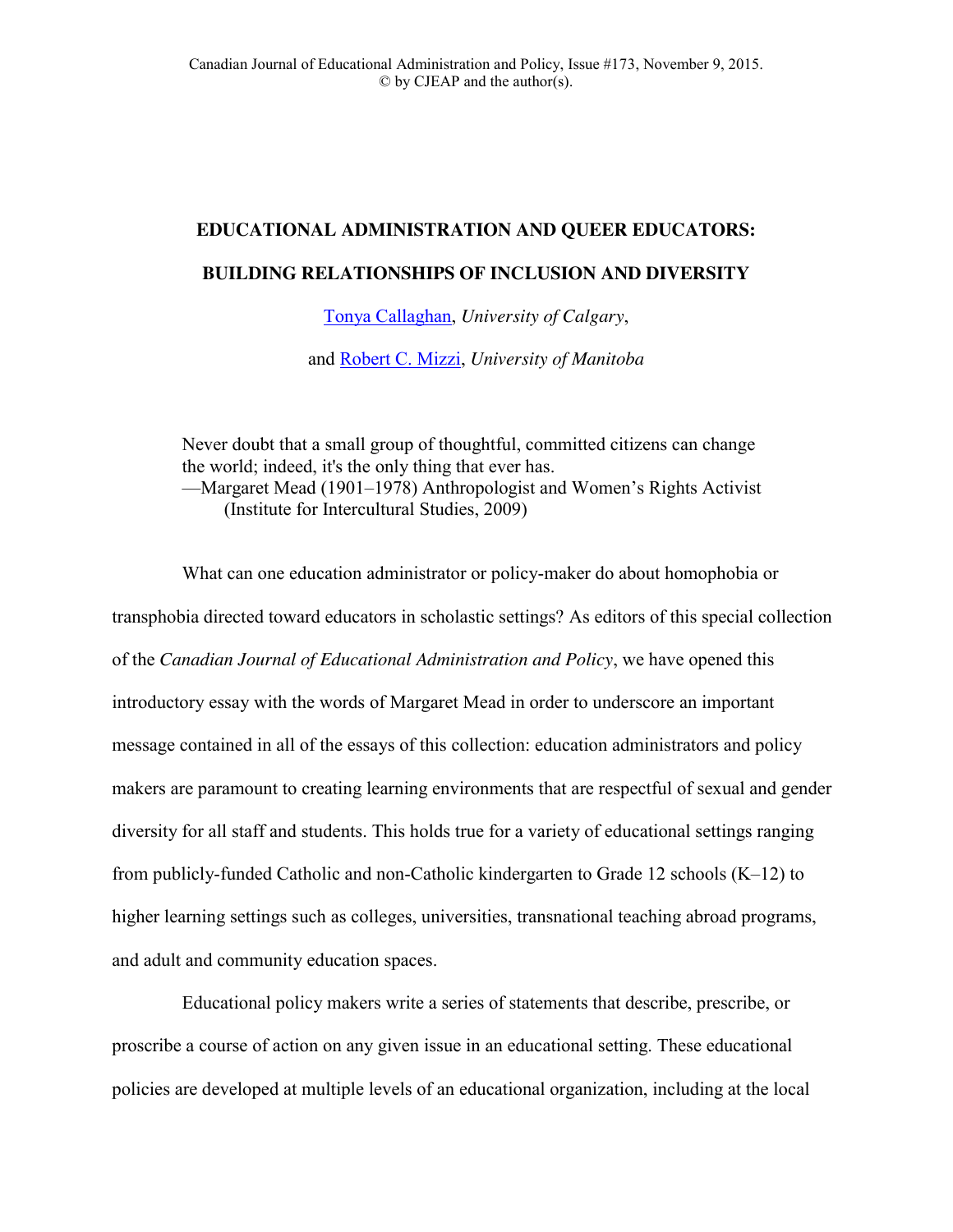level involving educational administrators. Educational administrators—such as principals, lead teachers, or department heads in the K–12 environment; department chairs, deans, and senior leaders in higher learning settings; and executive directors and educational program leaders of adult and community education centres—ensure that the educational policies are followed, and that decisions are made in accordance with various levels of policy documentation. Educational leaders are responsible for the educational policy and the administrative decisions that directly affect the work conditions and work culture of teachers. Teachers who are vulnerable because of their minority position, such as those who identify as lesbian, gay, bisexual, transgender, or queer (LGBTQ) are especially reliant on educational leaders to develop and implement educational policies and initiatives that are not only respectful of gender and sexual diversity among the teaching staff, but that also acknowledge the tremendous resource that LGBTQ educators bring to the educational setting.

Fortunately, for those LGBTQ educators teaching in Canada, many educational policy developers and administrators have designed provincial policies that align with Canada's preeminent policy document, the federal Canadian Charter of Rights and Freedoms (Charter) (1982), specifically Section 15, known as the equality rights provision. The equality rights part of Section 15 reads:

Every individual is equal before and under the law and has the right to the equal protection and equal benefit of the law without discrimination and, in particular, without discrimination based on race, national or ethnic origin, colour, religion, sex, age or mental or physical disability. (1982, p.1)

In 1995 sexual orientation was "read in" to the Charter as a prohibited ground of discrimination, and came to be understood as analogous to the types of discrimination originally listed in Section 15, such as age or race (Hurley, 2005). In addition to this development, most provincial and territorial governments now contain at least "gender," "sex," or "gender identity" in their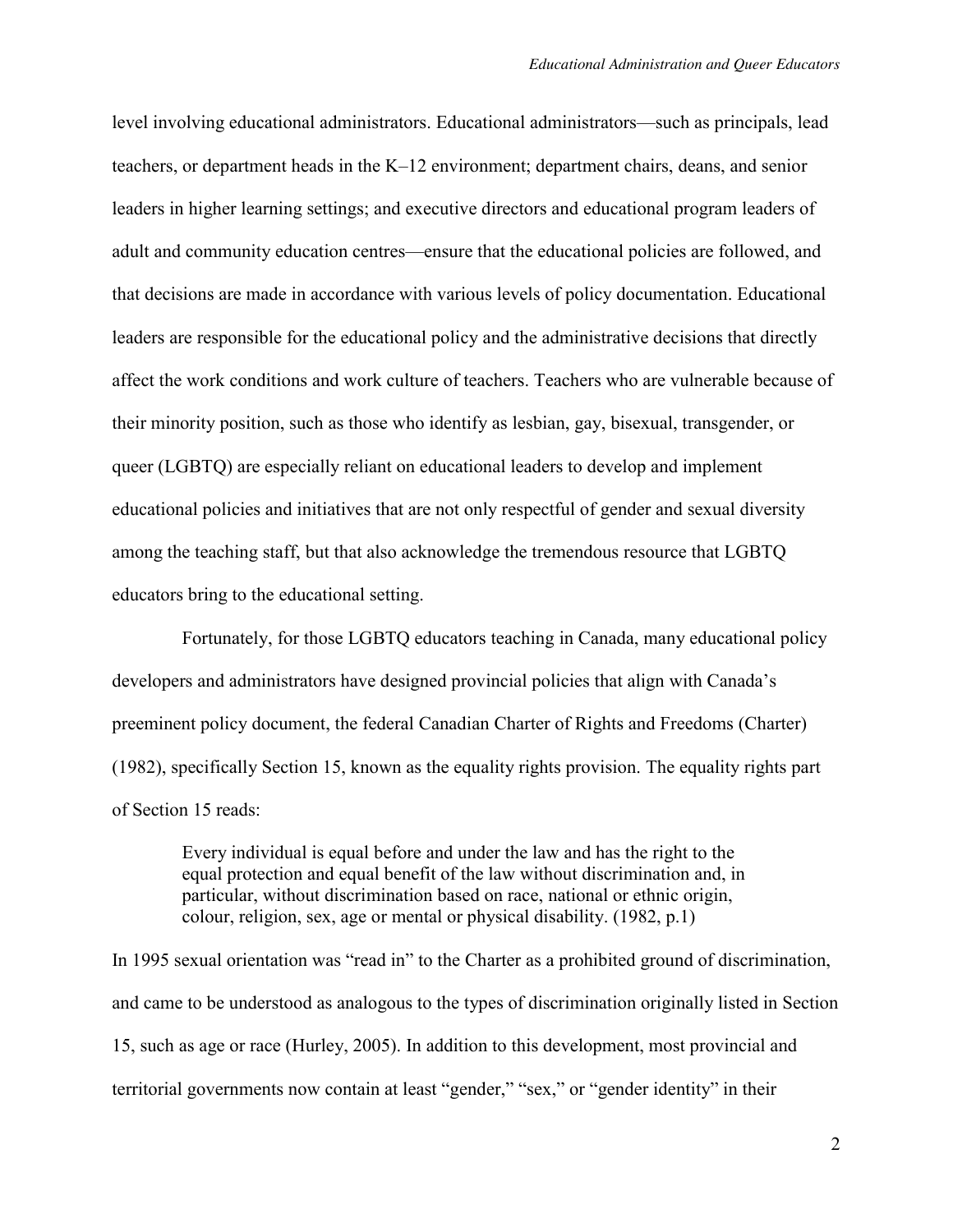provincial human rights codes, which are meant to include transgender individuals (TESAonline, 2015). With this policy inclusion in mind, many Canadian forward-thinking educational policy makers began to design educational policy that respects diversity, equity, and human rights and that prohibits discrimination on the basis of sexual orientation and gender identity. Much of this protection was initially directed towards LGBTQ students in school settings and only later started to address discrimination against LGBTQ educators. As the essays in this collection reveal, it is one matter to develop progressive policy, and it is another matter entirely to extend it to all affected parties and to ensure it is implemented in practice. Despite the existence of the Charter and provincial human rights legislation, LGBTQ educators in Canada are still subjected to discrimination and oppression on the basis of sexual orientation and gender identity in Canadian educational institutions. Educational policy makers and administrators are perfectly positioned in important leadership roles that enable them to reverse these discriminatory practices.

Other countries around the world have also passed national laws that provide protection against discrimination on the basis of sexual orientation: for example, Denmark, Ecuador, Finland, France, Iceland, Ireland, Israel, The Netherlands, New Zealand, Norway, Slovenia, South Africa, Spain, and Sweden. But there are still many nations that outlaw gender and sexual diversity and expression (recent tallies put the number at 79, making it too long to list here) and eight countries that institute the death penalty for same-sex intimacy: three examples are Iran, Saudi Arabia, and Sudan (International Lesbian, Gay, Bisexual, Trans, and Intersex Association, 2015). Looking at this brief overview, it might be tempting to cast the global situation for gender and sexually diverse individuals as a binary, such as *rich world* = *tolerance* and *poor world* = *intolerance*, but it is important to point out that Saudi Arabia is among the richest nations in the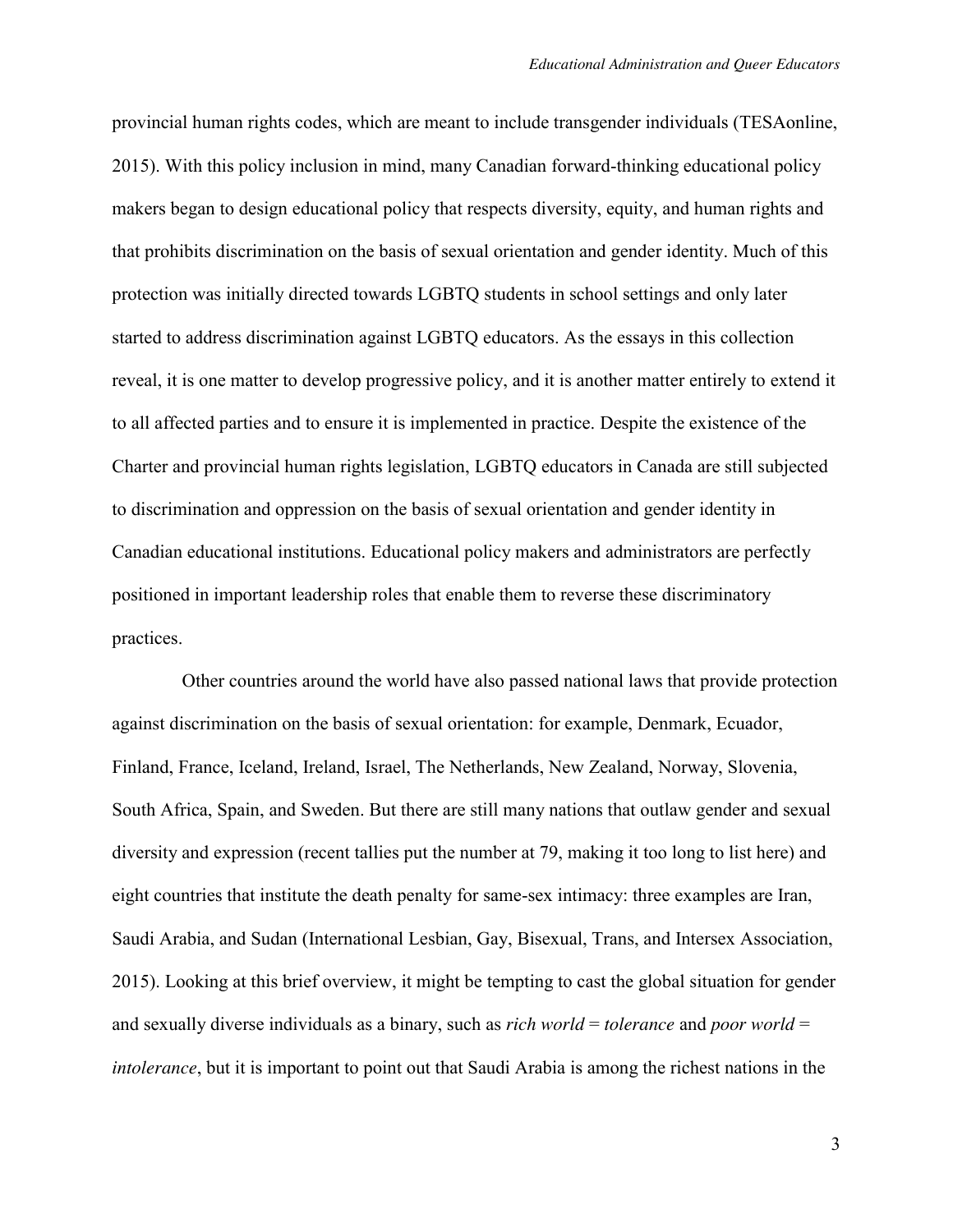world and it implements the death penalty for homosexuality while Ecuador, a middle-income developing country, outlaws discrimination on the basis of sexual orientation. It is also important to keep in mind that some of the most repressive laws impacting LGBTQ people originate in the first world with the colonizing project of the British Empire (Baird, 2007). For those administrators in Canada who may believe that they are far removed from such worldly affairs, we would like to point out that Canadian classrooms are increasingly diverse, and that students and educators may originate from and travel to such countries where persecution exists. There are indeed implications for educational systems and operations when factoring transnational mobility. As the authors in this special collection emphasize, equality for LGBTQ people has not been achieved and this point is especially poignant, complex, and impactful for LGBTQ educators seeking employment in international settings: for example, with non-governmental organizations, or with institutions of higher learning such as universities that are increasingly establishing off-shore campuses, or in international K–12 schools that are teaching Canadian curriculum in far-away nations with vastly different laws and human rights protections.

Such rapid changes in transnational mobility that impact everyone, including LGBTQ educators, underscore why this special collection is needed now. This special collection breaks ground on three fronts. First, the majority of the content is about queer educators in a Canadian context, which makes this the first collection of its kind in social science literature. This collection builds upon a pioneer study by critical pedagogue Didi Khayatt (1992) whose book *Lesbian Teachers: An Invisible Presence* offered an original institutional ethnography from the standpoint of lesbian teachers in the Canadian context of the early to middle 1980s, and has been highly regarded as a significant body of work that helped start the conversation on the lives of queer educators. Now, 23 years later, we are pleased to expand the work of Khayatt to include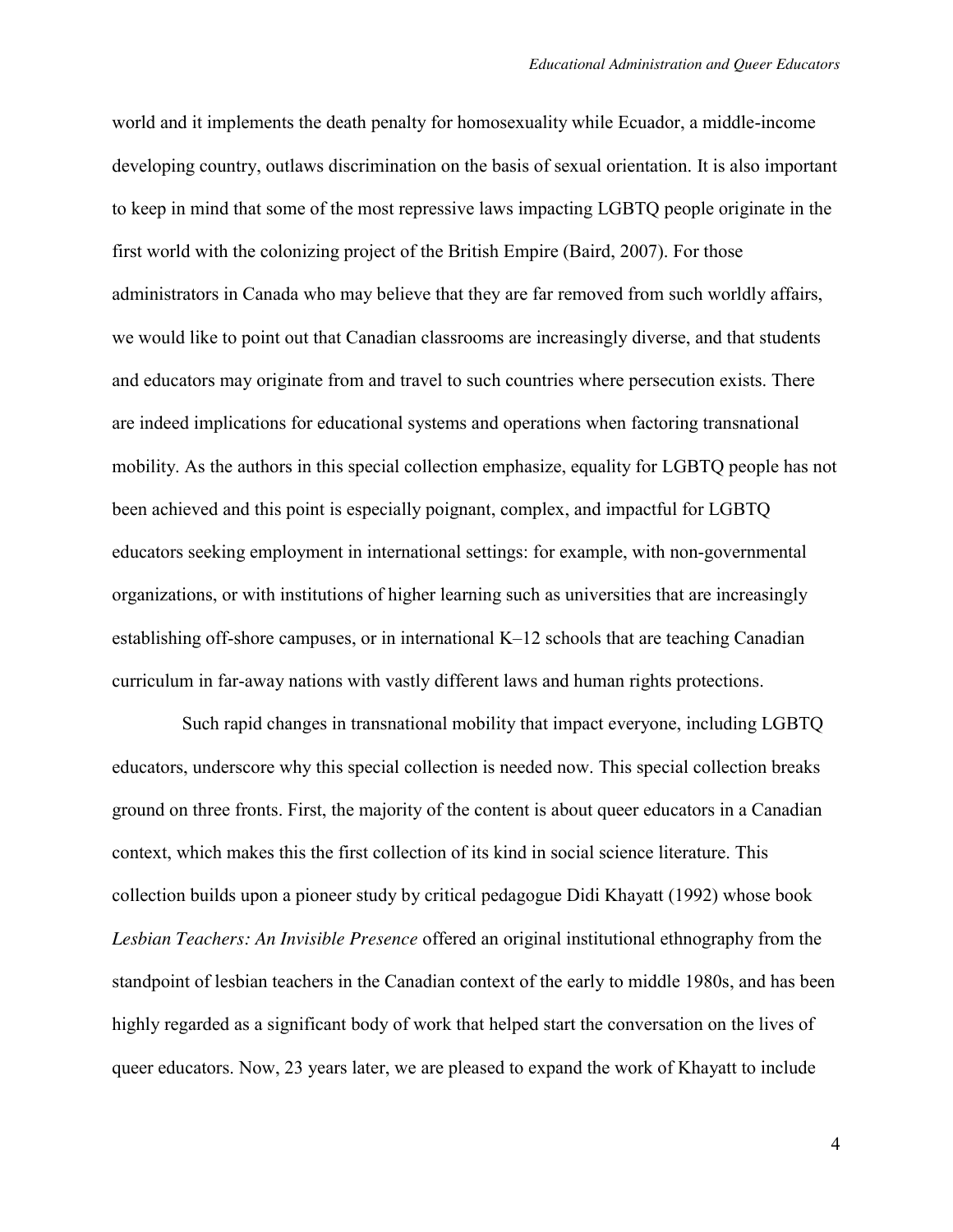other sexual orientations and gender identities, and to look at these in relation with race, class, religion, and other identity markers within the LGBTQ spectrum. The second unique feature is that there are multiple levels of education represented in this collection. So often educational scholarship operates in silos, where K–12 education is separated from adult and community education, which (although to a lesser degree) sometimes stands alone from higher education. Broadening the topic of queer educators to include sub-fields in education (K–12, adult, postsecondary) is tremendously beneficial to readers who may wish to highlight similarities and differences amongst the articles, and discover potential new directions that could guide educational administrators, policy-makers, and educators. As papers in this collection illustrate, this approach has revealed exclusionary tendencies in practice (diversity is absent or too vague), interactions (staff members and leaders being dismissive or asking queer educators to not come out at work or in the classroom), curricula (heteronormative content), and so forth. The third feature that makes this collection unique is that it globalizes the question of queer educators by problematizing the internationalization strategies of many post-secondary institutions, shedding light on the effects of an increasingly mobile work force on sexual and gender diverse educators, and extending beyond the borders of Canada into a global discourse of resistance to heterosexist oppression. As Martin Luther King Jr. says, "We may have all come on different ships, but we're in the same boat now" (Intercultural Harmony Project, n.d.). Queer educators in Canada, regardless of their backgrounds, have much to share with and learn from queer educators in other parts of the world.

This collection represents a plethora of emergent perspectives on queer educators. We begin this collection starting in Canada with **Tonya Callaghan's** empirical study, which illustrates the current struggles facing queer educators in Catholic schools in Alberta and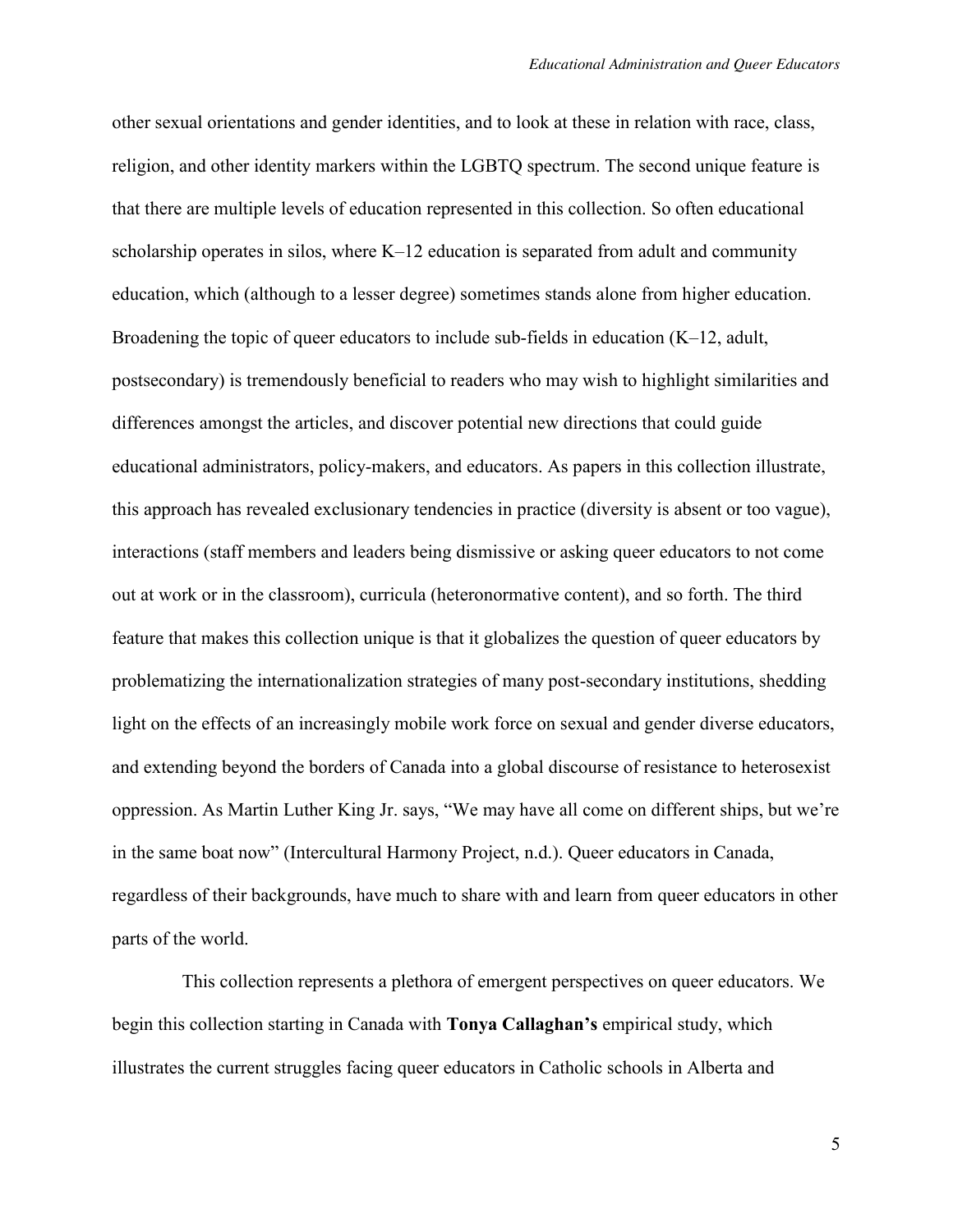Ontario. **Jan Buterman** uses life narrative as a transgender teacher in Alberta to demonstrate the "Meantime" that targets gender variance. Next, **Kaela Jubas** points out how internationalization strategies have implications for queer educators working at post-secondary institutions, and uses the University of Calgary as an example. This collection continues with the transnational work of **Robert Mizzi**, which points out the difficulties for gay men teaching internationally in adult education settings and compares the experiences of gay male expatriates working in Kosovo with gay male immigrants working in Toronto. This collection then takes another international turn in order to learn of some of the emergent issues facing queer educators in other countries and as a means to motivate further Canadian scholarship. **Mitsunori Misawa** brings attention to gay male professors of colour in the United States, and illustrates how both racism and homophobia intersect in the workplace despite the presence of equity policies. Last, we draw attention to recent developments in Australia, where **Tania Ferfolja** and **Efty Stavrou** present research from a national survey of lesbian and gay male K–12 teachers and their experiences creating a queerpositive culture and climate. As editors, we were thrilled to receive each of these papers as they advance the topic of queer educators and break new ground for further theory and research. We recognize that this collection gauges the current climate for queer educators in different work settings and realize that more work is to be done if we are to actually develop pluralistic and inclusive educational environments in Canada and elsewhere.

This collection could not have been created without assistance. In addition to undergoing initial and final editorial reviews by the two co-editors of this collection—Tonya Callaghan of the University of Calgary and Robert Mizzi of the University of Manitoba—every paper in this collection went through a double blind peer review process with two reviewers who are established and emerging scholars in the field of queer studies in education. Thanks to our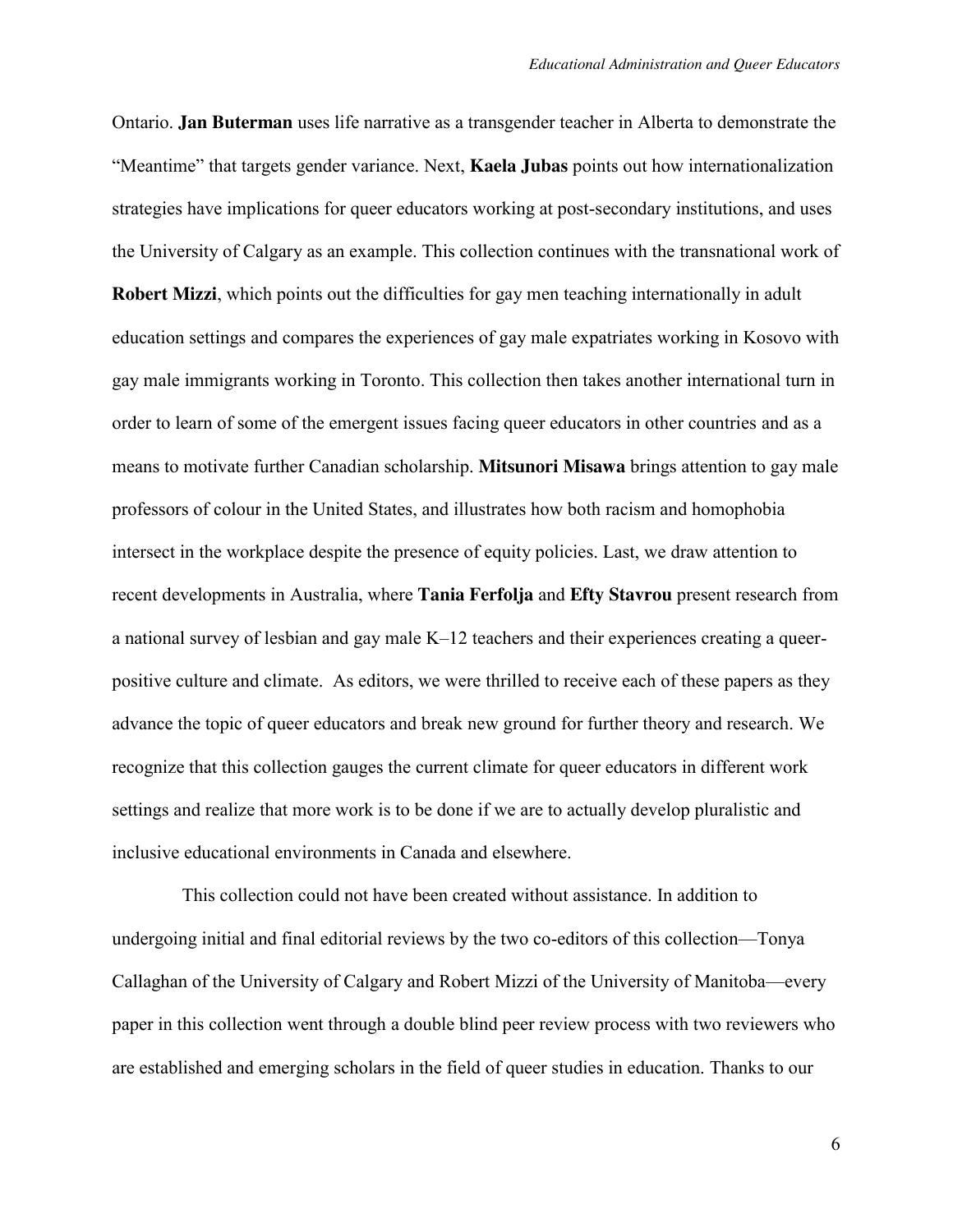esteemed reviewers for jumping on board so readily to bring this themed issue into existence. These reviewers are as follows: Gerald Walton, Lakehead University; Will Letts, Charles Sturt University; Chloe Brushwood-Rose, York University; Matthew Eichler, Texas State University– San Marcos; John Egan, University of Auckland; Karleen Pendleton Jimenez, Trent University; Bob Hill, Activist-Scholar; Spy Denommé-Welch, Brock University; Don Cochrane, University of Saskatchewan; Melissa White, University of New Brunswick; and Jay Garvey, University of Alabama–Tuscaloosa. We would also like to offer many thanks to our managing editor of the themed issue, Jay Jimenez, University of Manitoba, for all his assistance stewarding the different papers. Thanks to CJEAP's regular editors Jon Young and Gordon Marce, University of Manitoba, for their ongoing encouragement and support for this special themed issue to be published with CJEAP, where it has a chance to reach those educational administrators and policy-makers who are best positioned to effect change for sexual and gender diverse students and staff in all manner of educational institutions.